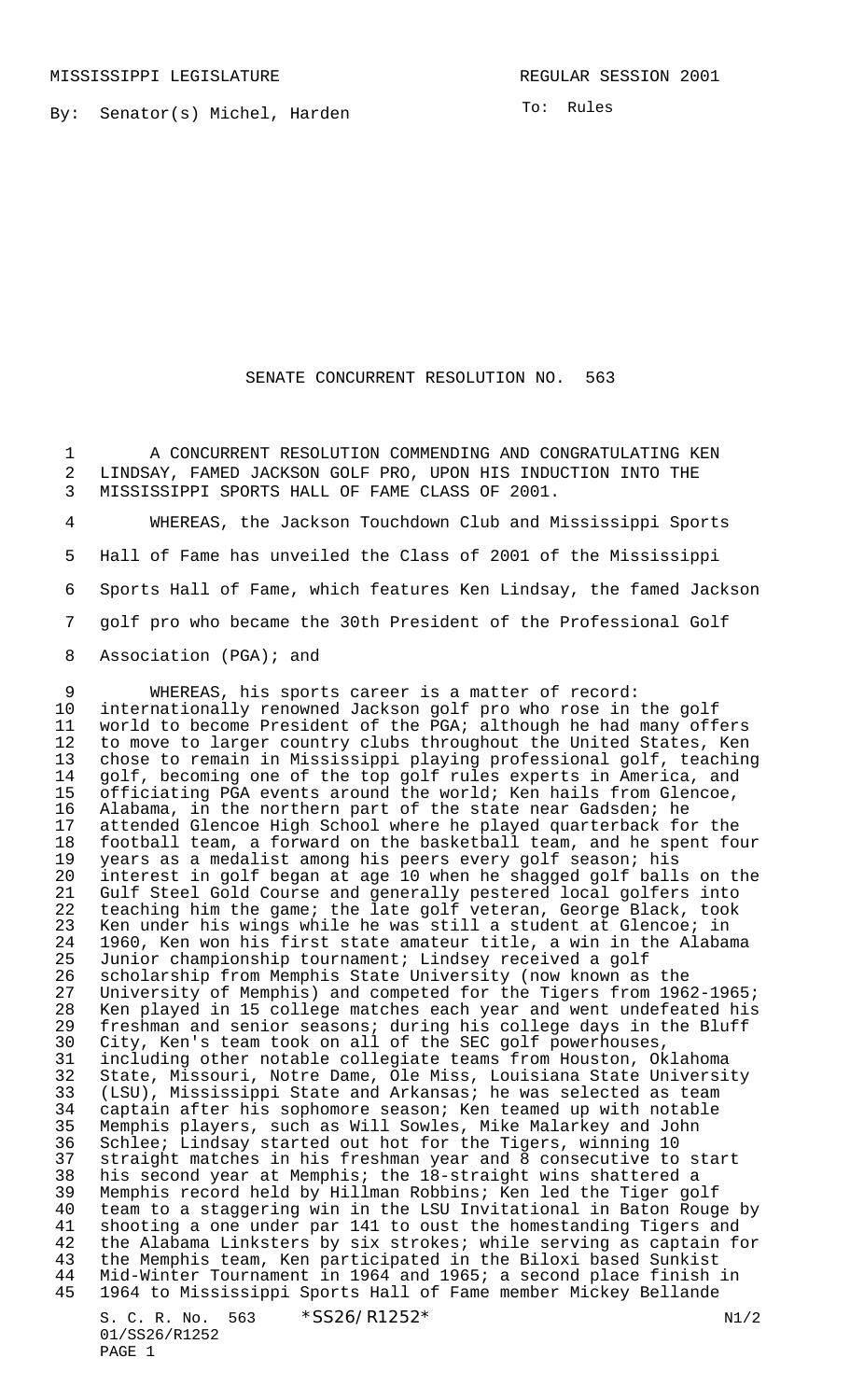46 made Ken all the more determined in 1965 as the 21-year old collegiate captain shot a 65 to clinch the victory; Ken frequently 48 played his hometown Gulf Steel Golf Club course and he was an<br>49 annual participant in the Gadsden Country Club tournament; wh 49 annual participant in the Gadsden Country Club tournament; while<br>50 playing with his mentor George Black and Dick Schmuck, Lindsay 50 playing with his mentor George Black and Dick Schmuck, Lindsay<br>51 racked up the longest ace ever made on the course when he dril racked up the longest ace ever made on the course when he drilled 52 a 365 yard hole-in-one on the par four 10th hole; it was the third 53 ace for Ken in his early playing days; Lindsay also won the 54 Gadsden Tournament in back-to-back years; Ken had a tendency for 55 slow starts in tournaments, but he had a tremendous late rush and<br>56 put on show stopping course charges for his match wins; in the 56 put on show stopping course charges for his match wins; in the<br>57 1962 GCC tourney, he tore up the Alabama course while battling 57 1962 GCC tourney, he tore up the Alabama course while battling 58 heavy rains; he holed two eagles to clinch a 9 under par win and a 59 course record 63; during this time period, sportswriters from<br>60 Memphis and Alabama took great interest in Ken's career; Alaba 60 Memphis and Alabama took great interest in Ken's career; Alabama writer Jimmy Bryan once described Ken as "an unassuming young man 62 who eats, sleeps and lives golf in Gadsden, Alabama, and Memphis, 63 Tennessee"; Lindsay closed out his college career at Memphis State 64 with an incredible 72.6 competitive scoring average and he racked 65 up 40 match wins out of 44 matches played, which also established 66 a school record; incredibly, in four years of collegiate<br>67 competition, he only lost four individual matches; after 67 competition, he only lost four individual matches; after<br>68 qraduation in 1966, Ken entered the Air Force as a 2nd l graduation in 1966, Ken entered the Air Force as a 2nd lieutenant 69 due to four years service in ROTC at Memphis State; his service 70 career included work on ICBM and Titan Two defense missiles; he<br>71 was stationed at the Air Force Base at Little Rock, Arkansas, 71 was stationed at the Air Force Base at Little Rock, Arkansas, 72 where he continued to hone his golfing skills and knowledge of the<br>73 game in between military assignments; he competed in military 73 game in between military assignments; he competed in military<br>74 tournaments all across the South and Southwest; Lindsay won 74 tournaments all across the South and Southwest; Lindsay won back-to-back base titles course; in doing so, he qualified to play 76 in the Strategic Air Command Tournament at Offutt Air Force Base<br>77 in Nebraska; the wins solidified his position as one of the top 77 in Nebraska; the wins solidified his position as one of the top<br>78 armed services golfers in America; the highlight of Ken's milit 78 armed services golfers in America; the highlight of Ken's military<br>79 qolf accomplishments happened in 1968, when he won the 1968 World 79 golf accomplishments happened in 1968, when he won the 1968 World 80 Wide Air Force Championship held at Lackland Air Force Base course 81 in San Antonio, Texas; this tournament included every golfer in 82 the Air Force world wide and Ken had to win on a weekly basis in a 83 grueling elimination format; to capture the title, he shot an<br>84 eight under par 280 in the four-day championship event; in 19 84 eight under par 280 in the four-day championship event; in 1969,<br>85 Ken won the first state public links tournament in Arkansas at t Ken won the first state public links tournament in Arkansas at the 86 Riverdale Golf Course in Little Rock; he fired a 68 after his 87 traditional slow start; after posting a 75 on the first 18 holes 88 of play, he charged back on the second 18 with a three under par<br>89 68 and a 36 hole total of 143; the Air Force Champion shaved 7 89 68 and a 36 hole total of 143; the Air Force Champion shaved 7 90 strokes on the final 18 holes despite landing two shots into water<br>91 hazards and taking a pair of bogies in the early round; overall, 91 hazards and taking a pair of bogies in the early round; overall,<br>92 during Ken's military career, he won 10 military tournaments; 92 during Ken's military career, he won 10 military tournaments;<br>93 after serving his country from 1966 to January 1970, Ken rece 93 after serving his country from 1966 to January 1970, Ken received<br>94 his honorable discharge and was bombarded with offers to become a 94 his honorable discharge and was bombarded with offers to become a<br>95 club pro and to play on the PGA tour; this was a pivotal time in 95 club pro and to play on the PGA tour; this was a pivotal time in 96 Ken's life, one that would shape his golfing career in remarkable 97 ways; many followers, sponsors, friends and family literally urged<br>98 him to join the PGA and he received several lucrative four-year 98 him to join the PGA and he received several lucrative four-year 99 sponsorship offers; he had a standing offer for one sponsorship 100 from a Memphis doctor and the money offers were three times the 101 earnings he could make as a club pro; Ken, however, had a goal to<br>102 be the best club pro in PGA ranks which did not include playing on 102 be the best club pro in PGA ranks which did not include playing on<br>103 the tour; making headlines in Mississippi and Alabama, in 1970, the tour; making headlines in Mississippi and Alabama, in 1970, 104 Ken began his golf pro career as an assistant golf pro under 105 Norman Bryant, the dean of Mississippi club pros at Colonial 106 Country Club in Jackson; Lindsay wanted to learn from one of the 107 best and Bryant fit the bill; his decision to become an apprentice 108 to Bryant at Colonial and play in the professional ranks placed 109 Ken on a path that would eventually put him into the PGA 110 hierarchy; Ken soon settled in at Colonial as he played 111 professional tournaments, taught golf and became a top flight

S. C. R. No. 563 \*SS26/R1252\* 01/SS26/R1252 PAGE 2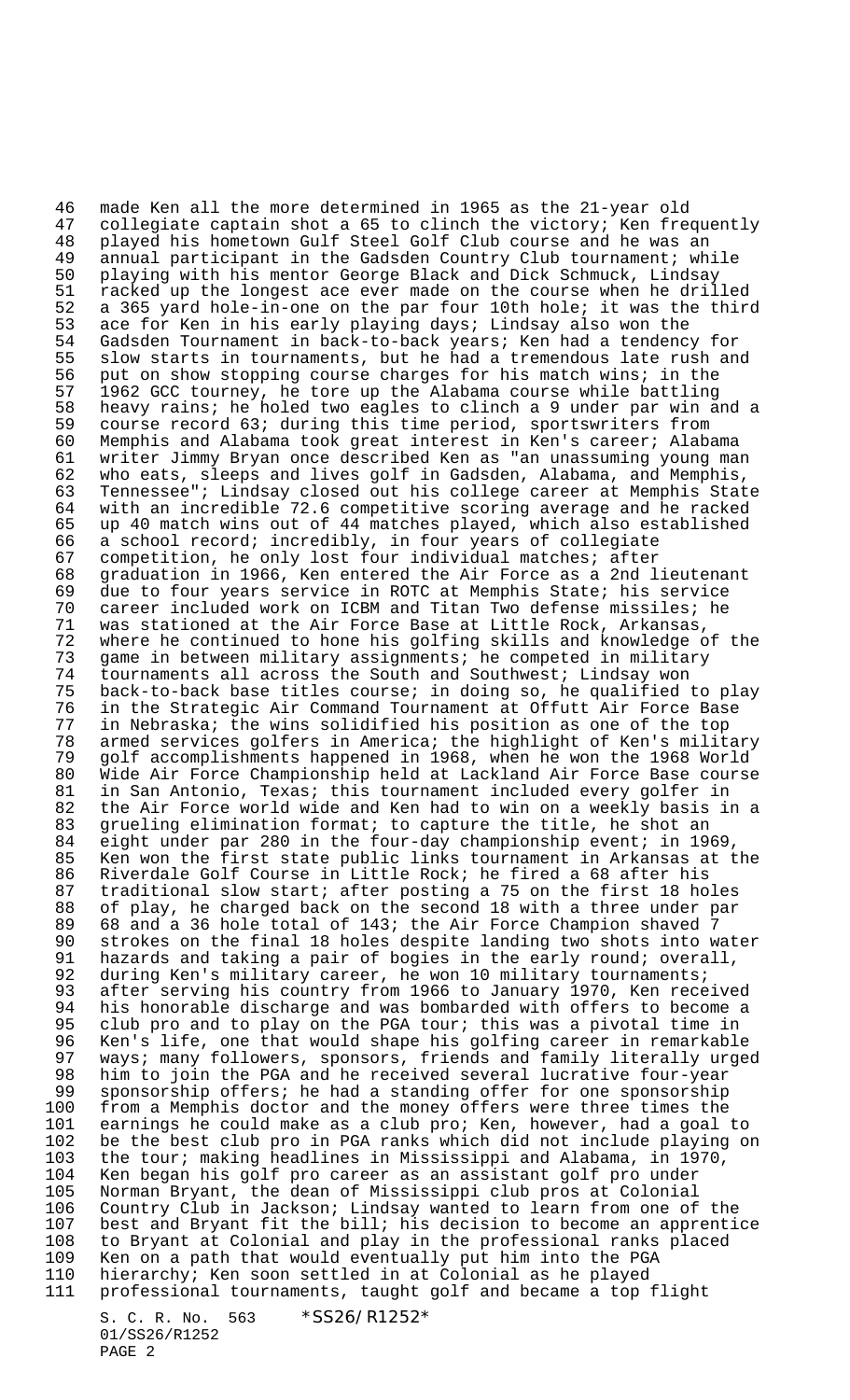112 rules expert; in 1972, just two years after joining the PGA<br>113 apprentice program, Ken was named Mississippi Apprentice of apprentice program, Ken was named Mississippi Apprentice of the 114 Year; one year later in 1973, he earned his national PGA 115 membership; in 1974, Ken was elected Secretary/Treasurer of the 116 Mississippi Chapter of the Gulf States PGA Section and stayed<br>117 sharp in professional competition; he captured the Gulf State; 117 sharp in professional competition; he captured the Gulf States 118 Championship with a 7 under par and began a streak of being named 119 Mississippi PGA Player of the Year from 1974 to 1979; he was named 120 Mississippi Player of the Year five times in a seven-year span; 121 just five years after spurning PGA tour offers to work with Norman<br>122 Bryant, Ken was named head professional at Colonial in 1975; 122 Bryant, Ken was named head professional at Colonial in 1975;<br>123 combining his course skills with a command of talents as a g 123 combining his course skills with a command of talents as a golf<br>124 pro, Lindsay served as President of the Mississippi Chapter of pro, Lindsay served as President of the Mississippi Chapter of the 125 Gulf States Section PGA in 1975 and 1976; in 1978, he once again 126 was victorious in the Mississippi PGA Championship at the Laurel 127 Country Club; he repeated the feat at Meridian's Northwood Country 128 Club in 1979 by shooting a 73 for a 142 final on a tightly laid 129 out course; Lindsay served as section secretary for the PGA from 130 1979-1980 and achieved the position of section president in 131 1981-1982; Ken had served on the Board of Directors of the Section<br>132 since 1974; during this time period, Ken kept amazing his fans, 132 since 1974; during this time period, Ken kept amazing his fans,<br>133 family and friends with feats on the golf course; he shot a 133 family and friends with feats on the golf course; he shot a sizzling 63 on his home course at Colonial and mastered those 135 links by shooting in the 60's often; he was under par at Colonial<br>136 for an amazing 10 consecutive rounds of golf; Lindsay shattered 136 for an amazing 10 consecutive rounds of golf; Lindsay shattered<br>137 two course records in MPGA events, including a 63 at the Canton 137 two course records in MPGA events, including a 63 at the Canton 138 Country Club and a 64 at the Jackson Country Club; he managed to 139 shoot a course record 63 at his old Alabama stomping grounds at 140 the Gulf Steel course near Gadsden; in 1980, Ken began his first<br>141 tour of duty as a PGA rules official when he worked at a tour of duty as a PGA rules official when he worked at a 142 Rochester, New York, PGA event; he was soon named to the 25-man<br>143 PGA Rules Committee and in the same year, Ken worked the famed 143 PGA Rules Committee and in the same year, Ken worked the famed<br>144 World Series of Golf at the Firestone Country Club in Akron, O 144 World Series of Golf at the Firestone Country Club in Akron, Ohio;<br>145 Lindsay had passed the test of fire by a golf official in 1979 Lindsay had passed the test of fire by a golf official in 1979 146 when he made all of the crucial rulings on the 11th hole at a PGA 147 tournament played at Oakland Hills in Birmingham, Michigan; Ken<br>148 learned all of the nuances concerning crowd control and TV learned all of the nuances concerning crowd control and TV 149 coverage at the hole, which drew 22,000 spectators; he dealt with<br>150 many situations when PGA pros fired five irons into the greens, 150 many situations when PGA pros fired five irons into the greens,<br>151 the gallery and against TV equipment; he soon became a rules 151 the gallery and against TV equipment; he soon became a rules 152 official workhorse as he appeared at all of the well known PGA 153 tour events including the PGA Championship, the World Series of 154 Golf, the Players Tournament of Champions, the Club Pro<br>155 Championship, the PGA Seniors and the ultimate in 1992, Championship, the PGA Seniors and the ultimate in 1992, the 156 Masters at Augusta, Georgia; Ken worked the courses feverishly and 157 became a familiar figure to stars such as Jack Nicklaus, Lee 158 Trevino and Tom Watson; Lindsay would spend as much as two months<br>159 away from his family while racking up over 200,000 miles of trave away from his family while racking up over 200,000 miles of travel 160 annually for the PGA; he once disqualified Lee Trevino, who had 161 mistakenly signed his scorecard wrong; Trevino took the snafu in<br>162 stride and responded by saying "I'm more of a champion dummy tha 162 stride and responded by saying "I'm more of a champion dummy than 163 I am a champion golfer!"; in one tournament, Ken faced tremendous 164 pressure as he had to place a ball for Jack Nicklaus three times<br>165 before 14,000 spectators around the hole; his most famous ruling before  $14,000$  spectators around the hole; his most famous ruling 166 in a PGA event happened at the World Series of Golf when a Tom 167 Watson shot stopped cold in a rut caused by a TV truck; Watson 168 wanted to chip out, but the rut was blocking his efforts; Lindsay granted Watson relief from the rut and allowed him a drop, citing 170 the rule for "unusual damage" to the course; Larry Nelson, who was<br>171 leading the tournament at the time, protested Ken's ruling, but 171 leading the tournament at the time, protested Ken's ruling, but<br>172 Ken's ruling stood; Watson later missed a putt on the hole which Ken's ruling stood; Watson later missed a putt on the hole which 173 made Lindsay's ruling a moot point; the same year he worked his 174 first Masters in 1992, Ken was invited for a homecoming event at 175 the Gulf Steel Course where he learned the game in North Alabama; 176 his 1961 Glencoe Golf team was reassembled in Gadsden by Gulf 177 Steel pro Joe Stone for a weekend of fellowship and golf; though

S. C. R. No. 563 \*SS26/R1252\* 01/SS26/R1252 PAGE 3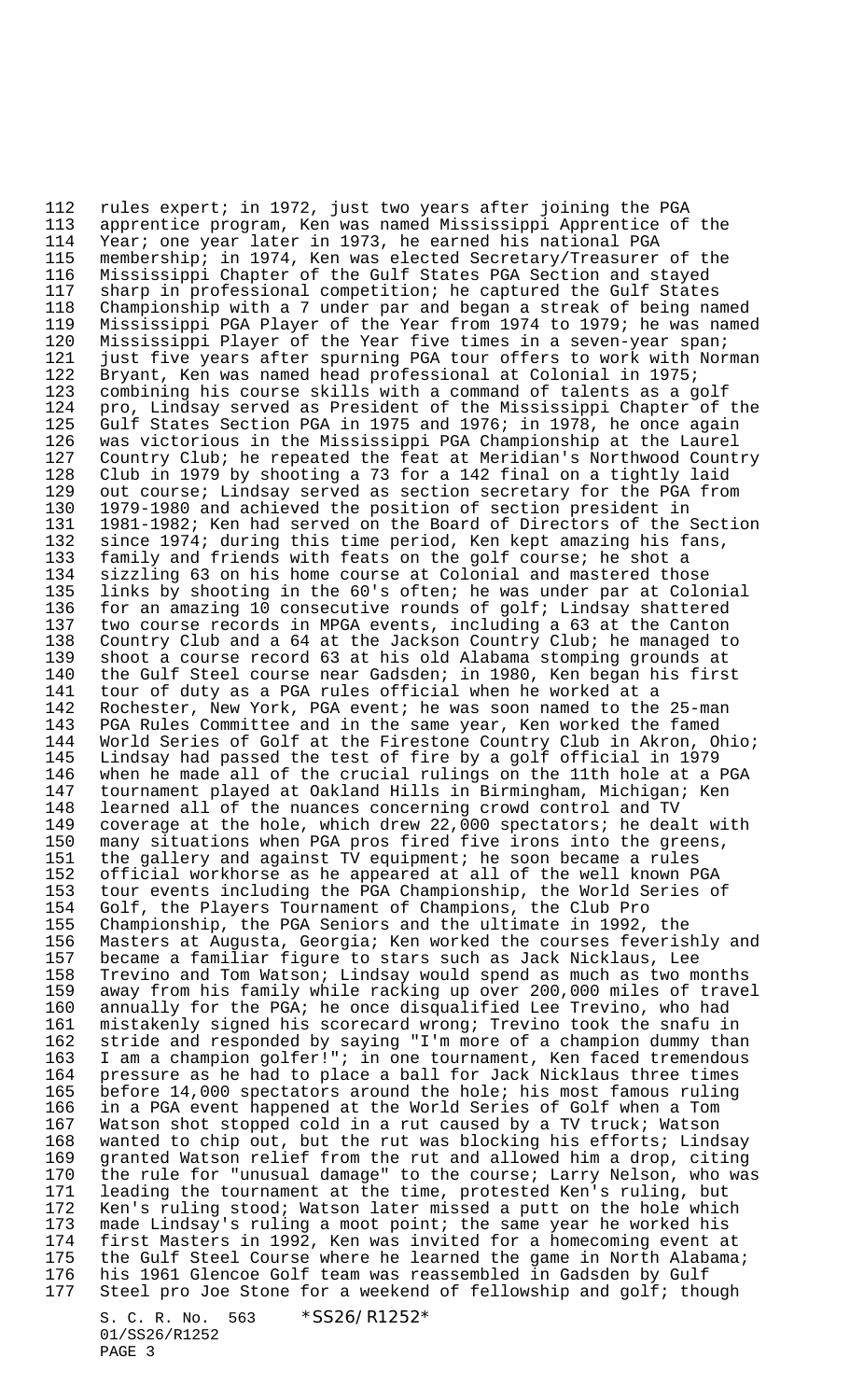178 his teacher and mentor, George Black, had passed away, Ken<br>179 reunited with former teammates Larry Parker, Arnold Walker reunited with former teammates Larry Parker, Arnold Walker, Dan 180 Cosby and Coach R.G. Johnson; in typical Lindsay fashion, Ken put 181 on a clinic in the morning, played 9 holes and swapped golf<br>182 stories with memories of George Black; Ken told a local rep stories with memories of George Black; Ken told a local reporter 183 that the purpose of the reunion was to "go back from where I was 184 hunting golf balls for them to today, when I'm waving to them on 185 TV!"; finally, in 1983, after being a PGA member for 10 years, 186 serving as a rules official, attending 6 PGA schools, and having 187 written a 20,000-word thesis entitled "The Putting Green Rule," 188 Ken earned a Master Professional classification by the PGA; he was<br>189 also honored in his milestone year as the Golf Professional of the also honored in his milestone year as the Golf Professional of the 190 Year by the PGA; Lindsay was also presented in 1987 with the 191 esteemed National Horton Smith Golf Award, which placed Ken in an 192 elite group of only four persons in the United States to receive<br>193 these two particular awards; Ken rose through the PGA ranks like these two particular awards; Ken rose through the PGA ranks like a 194 meteor after his landmark year of 1983 as he became a powerful and 195 influential figure in the golf world; he was one of the PGA's most 196 active leaders and earned respect from all aspects of the golfing 197 world with his work ethic and professionalism; in 1984, Lindsay<br>198 was named Chairman of the National PGA Rules Committee, the was named Chairman of the National PGA Rules Committee, the 199 beginning of seven years of service to the committee; at various<br>200 times, Ken also served on the Membership, Communications and times, Ken also served on the Membership, Communications and 201 Public Awareness Committees of the organization; Ken was also a<br>202 member of the nine-person Rules of Golf Board for the United 202 member of the nine-person Rules of Golf Board for the United<br>203 States Golf Association for seven years; Ken's dedication to 203 States Golf Association for seven years; Ken's dedication to the 204 PGA made him a national golf figure and he also became an 205 international golf ambassador; he has officiated at many British 206 Opens, European tournaments and several Ryder Cup Matches; Lindsay<br>207 has officiated at all four of the PGA's major tourneys: the has officiated at all four of the PGA's major tourneys: the 208 Masters, the U.S. Open, the PGA Championship and the British Open; 209 in the late 1980s and early 1990s, Ken achieved new heights in the 210 golf world by being selected to the PGA's Board of Directors in 211 1989; Lindsay was also named General Manager of Colonial Country 212 Club in the same year; he served on the board until 1991, when he 213 was elected secretary in 1992, and was also named Director of Golf 214 at Colonial; he served as PGA secretary until 1994, when he was 215 chosen as vice president; ultimately, in 1996, Ken Lindsay was<br>216 elected to be the 30th President of the PGA, golf's greatest 216 elected to be the 30th President of the PGA, golf's greatest<br>217 organization with over 23,000 members; as President of the P organization with over 23,000 members; as President of the PGA, 218 Ken truly distinguished himself and was an active advocate for his 219 sport; he presented the winners' checks and trophies to champions 220 on 11 different occasions; with his term as PGA president<br>221 completed, Ken continues to make an impact with the world completed, Ken continues to make an impact with the world's most 222 famous golf group; he still officiates PGA events and worked the<br>223 1999 U.S. Open at Pinehurst, North Carolina; Lindsay stays on th 223 1999 U.S. Open at Pinehurst, North Carolina; Lindsay stays on the<br>224 road to work PGA events across the United States and global road to work PGA events across the United States and global 225 boundaries; in 1995, he appeared on the cover of the PGA Executive 226 Golfer and was honored as being one of the World's Greatest Golf 227 Professionals; his loyalty to Colonial Country Club in Jackson is 228 deep and he remains close to his rooted Mississippi and Alabama 229 ties; Ken is recognized everywhere golf is played in the world as<br>230 a man of honor and integrity; Lindsay has written numerous 230 a man of honor and integrity; Lindsay has written numerous<br>231 national articles on golf and he is a keen golf expert; he national articles on golf and he is a keen golf expert; he is 232 currently the General Manager and Master Golf Professional of 233 Colonial in Jackson and Deerfield Country Club in Madison; for 234 over 30 years, Ken has been a champion for junior golf and he conducts over a dozen junior golf clinics and summer camps every 236 year; Ken directs many charity tournaments at Colonial and 237 Deerfield, including a short list of tourneys for Cystic Fibrosis, 238 St. Richard's, Make-A-Wish, Multiple Sclerosis and many others; 239 Lindsay helps raise anywhere from \$75,000 to \$100,000 each year 240 for charity; despite his busy schedule in the golf world, Ken is a 241 humanitarian of the highest order; Lindsay has a friend whose wife<br>242 is incapacitated due to a severe stroke; Ken takes the time to is incapacitated due to a severe stroke; Ken takes the time to 243 personally visit with his friend several evenings a week;

S. C. R. No. 563 \*SS26/R1252\* 01/SS26/R1252 PAGE 4